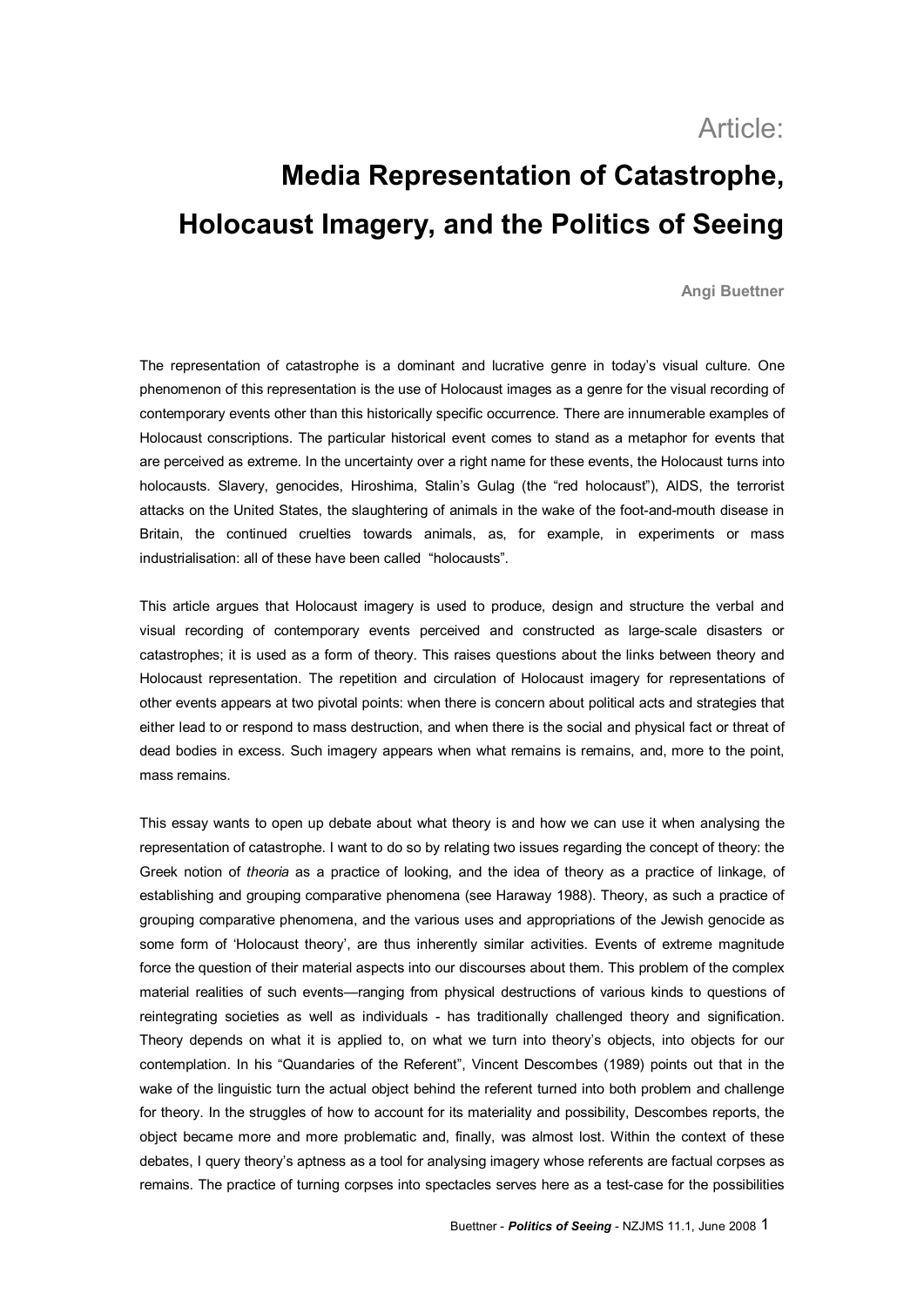of theory. Focusing primarily on representations of the Rwandan genocide in 1994, this essay probes the relation between theory and looking, aesthetics and images, and their socio-political functions.

According to the Greek notion of *theoria*, we practice theory by looking closely at things: at spectacles, objects, or images. A lot of the criticism voiced against theory is based on this notion: on an understanding of the classical Greek meaning of *theoria* as a visually determined contemplation of the world from afar. One such approach is taken by Michel Serres. In his essay "Panoptic theory", Serres insists that such a theory must give way to new forms of coded information, very different from objects in a visual field (1989). John Tagg calls this criticism the "theoretical trashing of opticality" (Tagg 1992: 119), and Martin Jay gives an impressive insight into the extent and often vitriolic character of "antiocularcentric" discourse, which is based on challenges to vision's allegedly superior capacity to provide access to the world and its complicity with political and social oppression through the spectacle and surveillance (Jay 1993). As Jay points out elsewhere, this criticism reflects a hostility towards visual distantiation, to the cold eye producing the modern subject, and to specularity, surveillance and the gaze (Jay 1998b: 19). Such a hostility towards visual distantiation has culminated in concerns about the photographic eye. For Susan Sontag, for instance, photography "creates another habit of seeing: both intense and cool, solicitous and detached" (99).

Nothing in the original meaning of the word *theoria*, however, implies this distance. Instead, it could be argued that *theoria's* looking includes the desire for and enjoyment of the act of looking, both ideas that involve closeness and engagement rather than distance. This runs counter to the notion of aesthetic distance, as it has become dominant especially with Kant's philosophy and the Enlightenment. It is from this angle that the relation between notions of theory and looking, aesthetics and images, and their socio-political functions needs to be rethought. Why is it, in the context of graphic images, of what Susan Sontag has called "the photographic inventory of ultimate horror" (Sontag 1978: 128), that in an immense industry of highly aestheticized and stylised visual representation of catastrophe, we want to see all these grisly photographs and art productions, desire the intimacy of the experience rather than a visual distantiation?

## **Theory, the Holocaust, and the remainder of the dead body**

In his book on the Rwandan genocide, Philip Gourevitch observes dryly: "The piled-up dead of political violence are a generic staple of our information diet these days" (Gourevitch 2000: 186). If the Greek verb *theorein* designates to look at, to contemplate, to survey (Godzich 1986: xiv), what kind of theory do we practice when we look at pictures of aftermath, of remains and leftovers so often embodied in the corpse? The political and moral implications of the events that lead to these kinds of remains urge us to probe the kinds of theory we can practice, or whether we need theory at all.

Contextualizing some by now iconic images that depict piles of corpses with explicit reference to Holocaust iconography, I want to elicit how they complicate the relationship between representations and their objects and representations and theory. This essay is primarily concerned with critiquing the operation of theoretical discourse, and especially Holocaust theory and its various related critiques and offshoots. To make my argument, however, a second kind of evidence is also employed: the field of representation that roughly coincides with the mass media's reporting of catastrophe. Theory and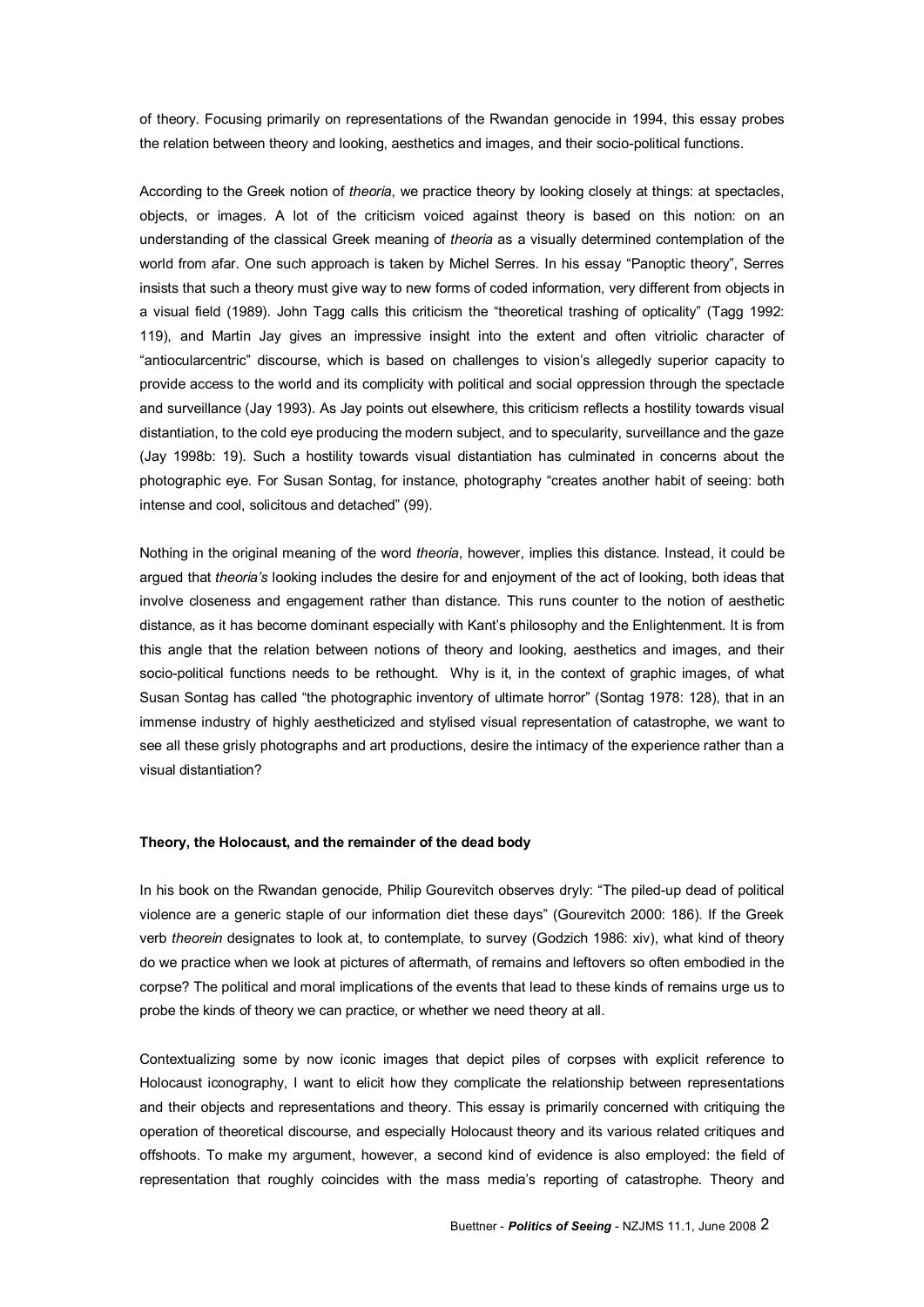popular journalism are not the same and work in different ways. At the same time, though, they are semi-autonomous at best. I make the move between these two sets of discourses because there are striking similarities in the structures (institutional and ideological) and patterns in using the Holocaust as a device to negotiate meaning-making in the face of contemporary catastrophe. In both discourses, the same shift from the Holocaust (the event of the Nazi genocide) to "The Holocaust" (its ideological representation) and Holocaust theory (its commodification for cultural production as well as critical discourse) occurs. Looking at both sets of discourses causes a certain degree of slippage between theory and journalism as the object of analysis, but is necessary because of these similarities, which suggest a relation between the two circuits of discourse in how they are made to perform their work in the face of extreme events. Holocaust uses occur not only at points of mass destruction, but also at the points of struggle to achieve some sort of understanding of such events and their aftermaths. Hence the search for the right name, which always reflects the political and social issues that arise in the aftermath. The socio-political and economic effects of catastrophe are of primary concern for both theoretical and journalistic work. In the case of AIDS, Paula Treichler has talked about an "epidemic of meanings or signification" (Treichler 1998: 32). Events that are not "fully knowable" because of their horrific excess, she suggests, have an enormous power to generate meanings. This provides the background for how I understand the trade between theory and journalism. In the face of catastrophe, journalism (and so called popular culture) readily search for explanations and are more likely to accept theory, which is otherwise often criticized for its lack of relevance, its alleged nonengagement with material and practical concerns. But theory, too, undertakes a search for explanations when dealing with catastrophe. In this search for meaning, both theory and journalism perform the work of representation and signification.

The debate about representation has always been about the problematical relationship between how we can describe the world and how, by doing so, we can gain knowledge of the world. Its urgency lies in this epistemological question: "How can I know something? If our ability to represent things is limited, so also will be our ability to know them" (Descombes 1989: 52). This is what is at stake in representations of catastrophe: the facilitation of our understanding of real-life events. The ways in which the media construct and negotiate different meanings are problematized by the actual occurrence, as well as by the showing, of catastrophe. Important issues are raised, such as an awareness of our own expectations of what each representational code can and should do, and of how these images are processed for us and put before our eyes; the relationship between real events and their representations in the public sphere; the move between those two discourses; or, probably most importantly, the different impact of different discourses on social imagery.

With events like 9/11 and the Bali bombings, when not just visual but also actual physical access to the victims has become highly unsettled and more difficult, the role of visual experience needs to be addressed in new ways. The distinct historical manifestations of visual experience - Martin Jay's important distinction between vision and visuality that draws attention to the cultural rules of different scopic regimes (Jay 1993: 9) - enters a new mode in our times, in terms of both technology and content. The international media operate within a world of continuous and increasing human and non-human violence that also assumes the right to see and to be informed about them as much as possible. The development of ever-faster ways of transmitting visual data is just one phenomenon within this dialectic. Real-time and high-speed satellite feeds thus become the gatekeeping technologies for knowledge about the world. One of Vincent Descombes' points is interesting in this context: the epistemological link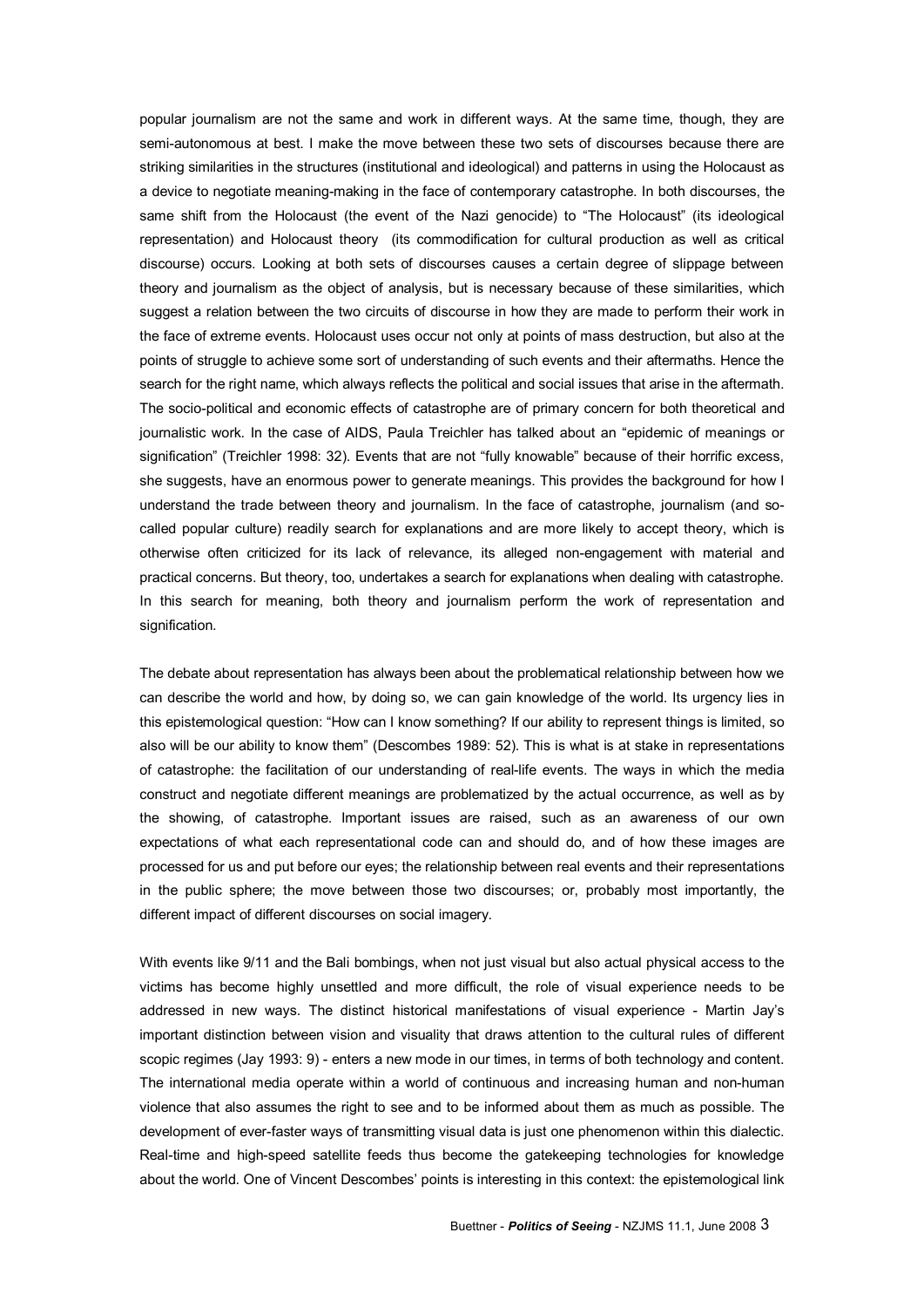between our ability to represent and our capacity to know necessarily culminates, in relation to any given thing, in the one question: "How can this thing become the object of my representation" (52)? In this vein, let me ask: How can these corpses become the object of our representations? The heaps of dead bodies we see in so many images from violent acts are not mere representations. They not only represent and stand in for the bigger narratives of genocides or wars or natural disasters, but are also material objects, real remains of these events. They are victims and, as such, demand a certain dignity in how they are handled. The body as remains is a special visual signifier and needs to be analysed with its specific characteristics and operations. As remains, not representations of objects but objects themselves, they rather work on us than we on them. Remains, by definition, linger; they haunt us by their very presence. And as remains and material objects they also are subject to physical influences, like decay, which involves different effects within the politics and processes of signification and representation.

In his influential account of the Rwandan genocide, Philip Gourevitch describes the experience of looking at the dead that had been left unburied for memorial purposes at Nyarubuye, a Catholic church and school where about 1,000 people had been massacred. Gourevitch saw them thirteen months after they had been killed. "The dead looked like pictures of the dead" (16), he begins. The first sentence thus already poses the central question of representation. The dead, the physical remains of the massacre that happened at Nyarubuye, look like their own pictures; they are object and representation at the same time, subject to both our imagination and physical influences. Later on in his description Gourevitch intimates how, despite the physical facts of the bodies and

> the beds of exquisite, decadent, death-fertilized flowers blooming over the corpses, it was still strangely unimaginable. I mean one still had to imagine it (16).

Curiously here, neither the reality nor its representation, in the form of the memorial, manage to give sufficient explanation of or credence to what had happened in Rwanda. The event is still "unimaginable": we cannot help but imagine "what happened", and thus re-present the event to ourselves as a means of attempting to learn about it.

The fact that the corpses are overgrown with vegetation hints at yet another important question. What will happen to our opportunity for historical understanding about radical events, such as the genocide in Rwanda, once all the physical remains are vanished and only graphic images of remains will be left? The physical "leftovers" of the massacre at Nyarubuye have been used as a memorial, to provide such possibilities of understanding, a site for thinking of how to come to terms with the event in the aftermath. Sites like Nyarabuye signify that the genocide is not over, that the aftershocks are still felt, that there is still political work to do in the aftermath to counter its after-effects. The ongoing scramble over Ground Zero in the United States for instance - debates about what kind of memorial to build - reflects the same unrest. The international newspaper coverage, as well as journalistic, political and academic explorations of the events during the Rwandan genocide, still reflect these aftereffects and Rwandan society's efforts to deal with them. Representations within this concern emphasize, for example, that ethnic hostilities are far from resolved, and that nine years after the genocide the country's prisons are still overflowing with enormous numbers of untried suspects. The trials in post-genocide Rwanda, particularly the international Rwandan genocide tribunal, still dominate the international news coverage of Rwanda nine years after the genocide. Rwandan trials and their difficulties—from international and local criticism, slowness, or boycotts to corruption - caused by the sheer mass of cases that have to be dealt with, form the main tropes used to reflect the difficulties of rebuilding Rwandan society. These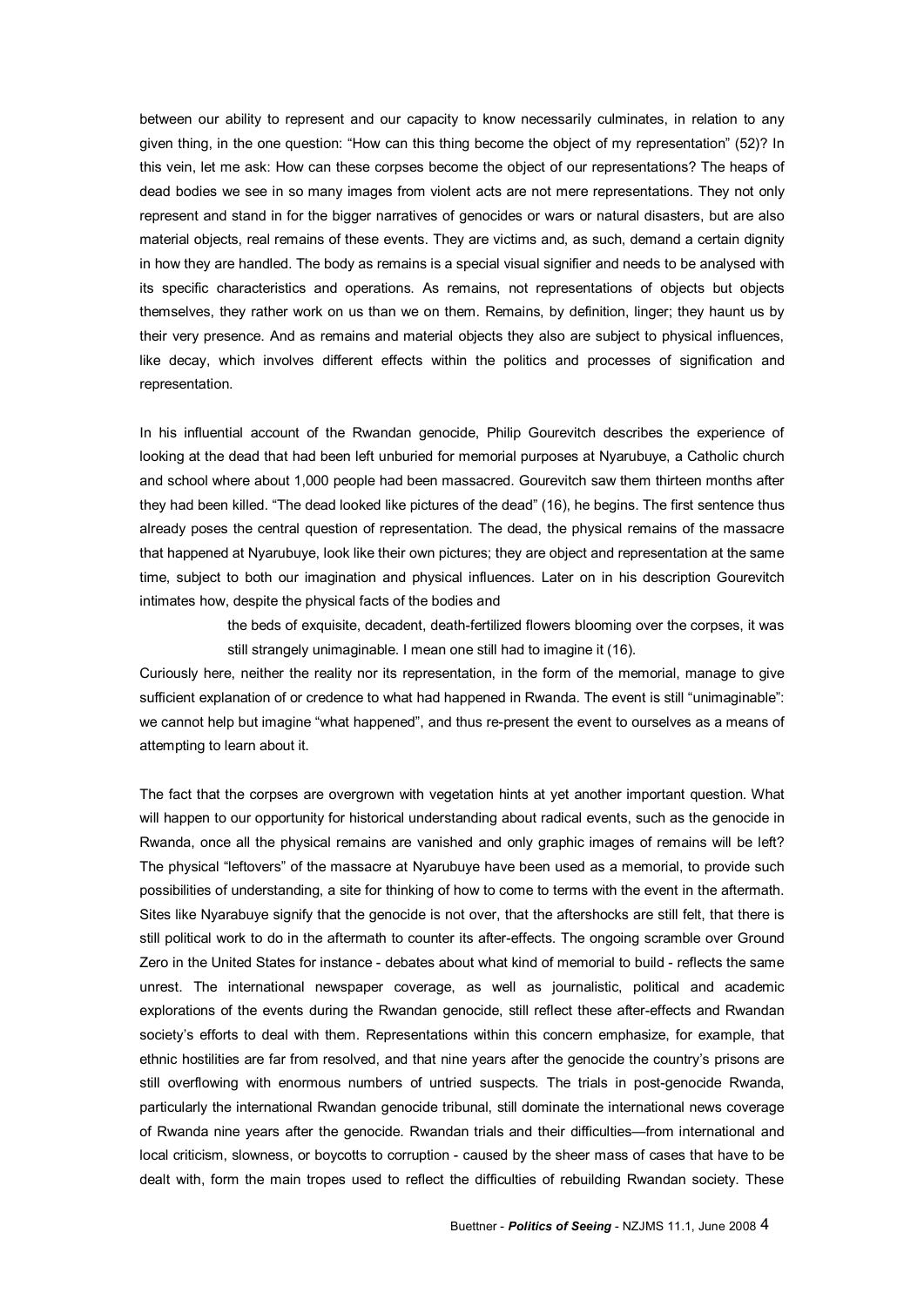aspects go together with discussions of the possibility of reconciliation and the necessity of giving dignified burial to the dead, and they feature particularly strongly in the international press coverage recurring with each anniversary. These concerns with the reinstatement of civil society in Rwanda have been predominant in the 2001 and 2002 coverage of Rwanda, for example in BBC online, *The Guardian Weekly*, the German weekly newspaper *Die Zeit*, or in the news magazine *TIME*. Academic and political texts address similar issues (see for example United Nations 1996; Melvern 2000; Maguarella 2001; Mamdani 2001). One journalist speaks of more than 115,000 possible and still untried perpetrators and quotes the Rwandan president Paul Kagame as speaking about how the shattered Rwandan society has yet to be freed from its genocidal past (Plate 2001). But will the "pictures of the dead", rather than the dead themselves, be able to fulfil the same functions?

Questions of representation become more than solely aesthetic issues. The treatment of corpses often becomes a site where the politics of something, such as the politics of the representation of the dead, turn into actual politics; a plethora of social and political consequences follows suit. Issues of evidence, identification, preservation, mourning, or memory revolve around the bodies of the dead. The relevance of these issues becomes evident in the struggles of the UN international war tribunals, or, to name just one further example, in the memorial politics in Rwanda which are closely linked up with the political situation of how to reform society and political identity in that country. Memorials and the representations they provide can be seen as a direct outlet of how to get on in the aftermath and of how to make sense of the events. In determining how an event has to be remembered, they are the materialised agreed upon meanings and understandings of an event. They clearly reflect the political decisions and processes at work in knowledge production and official acknowledgement, that is identification, of an event.

An iconic image, or figure, that many writers find helpful to think through the connections between questions of representation and politics, law, or the public sphere, is Antigone. She buried her brother after Creon, king and also her uncle, had prohibited a proper burial for him and wanted the body left lying bare and exposed. In her reading of the myth, Judith Butler elaborates on Antigone as "a figure for politics" who points "to that political possibility that emerges when the limits to representation and representability are exposed" (Butler 2000: 2). The remainder of the dead body, which performs this work of exposing as it turns into a sign, and the consequences of this work for politics - the possibility as well as necessity for actions it opens up - thus become the centre of political as well as philosophical concern: in Butler here, but also for example in Hegel's *Phenomenology of Spirit* (Hegel 1970). As corpse, and with the turn into sign, the remainder of the body enters the public and political sphere, challenging their boundaries and manifestations within states, the imaginary and law respectively, which are linked via public and political acts, speech and speakability most notably (Butler 2000). Antigone thus embodies the concerns about rebuilding society as well as individual lives in the aftermath of catastrophic events; she is an image that provides tools for thinking through issues - and institutions - of memory and mourning, atonement and public national apologies, reconciliation, and representation.

Memorials and remains are related to each other, but also work differently in their aesthetic or political performance. Governments acknowledge and authorize memorials, and the visitor is supposed to identify with the meanings it supports, which more often than not exclude other meanings and realities. But remains do not demand that kind of work from us. They rather work *on* us, a "work" that is often described as haunting. This aspect of "haunting" is an integrative part of the desire to identify bodies.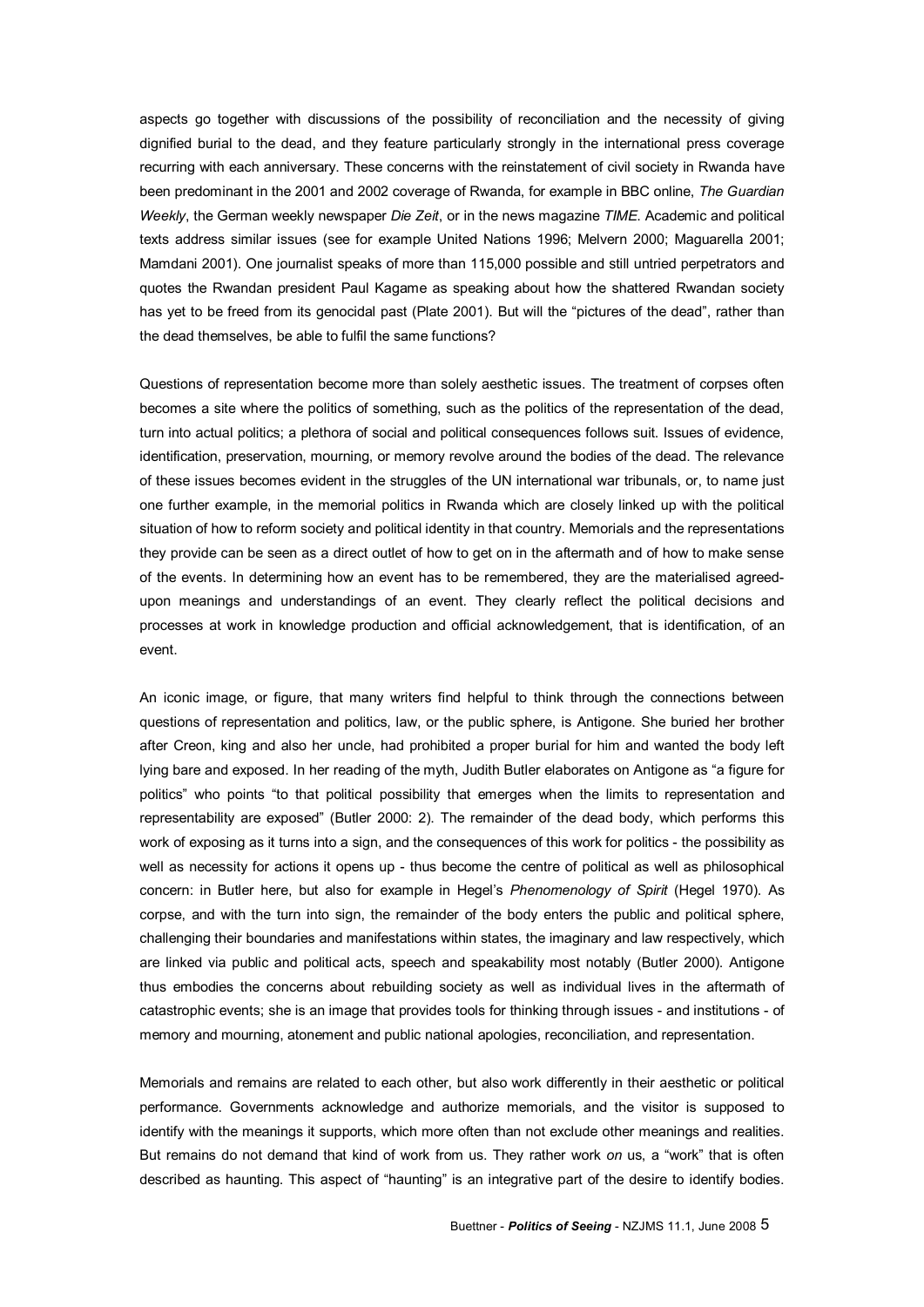What lies behind it is the wish to put something to rest. The memorial at Nyarubuye thus might be an example of dysfunctional mourning. Is it to violate the dignity of the dead to let them just lie there, unmoved, still in the state of their violation, a spectacle on display for us? Has the construction of a site for understanding and meaning-making been allowed to override the importance of putting things at rest? Sigrid Weigel has expressed this desire for the Jewish Holocaust, an event that, in her words, "can never be brought to rest by an explanation being produced for it" (Weigel 1996: 164). This restlessness indicates that issues about representing the corpse are not merely about aesthetics, or about a wider sense of aesthetics as a historicity of our sense-perception. A frequently referenced historical context that shows this very clearly is the case of visual representation during and in the aftermath of the Jewish Holocaust. Kaja Silverman draws our attention to the fact of the absolute surveillance and hyperbolic visibility of victims in the Nazi camps (Silverman 1996). Against this historical reality, Blanchot's assertion that death makes of the body something like a work of art (Blanchot 1982) would have to be challenged by Arthur Danto's considerations about the right of the subject to its images (Danto 2001). These issues of aesthetics and ethics need to be probed in the context of the representation of corpses and their endless reproduction.

One of the most widely circulated images from the visual coverage of the Rwandan genocide is by the prominent photojournalist James Nachtwey, who works almost exclusively for *Time* magazine. The image shows bulldozers removing and burying the mass of dead. It is published in Nachtwey's recent collection *Inferno* (Nachtwey 1999), features in many articles on Rwanda, and has also been selected the *Time* magazine's image of the year 1994. Several motifs resonate with Holocaust iconography: the mass of bodies that provides technical problems of disposal; the employment of machines for the burial or transportation of the corpses to the burial site; and the concerns about the possibility of a dignified human burial.

The similarities that surface in the composition of Nachtwey's photograph also reflect the ways in which the Rwandan genocide has been compared with the Jewish Holocaust in public discourse. Philip Gourevitch quotes the British philosopher Sir Bertrand Russel, for instance, as describing Rwanda as "the most horrible and systematic massacre we have had occasion to witness since the extermination of the Jews by the Nazis" (Gourevitch 2000: 65). Other recent books on the Rwandan genocide also work with the Holocaust parallel throughout, most notably Mahmood Mamdani's *When Victims Become Killers* (Mamdani 2001). The analogies constructed by Holocaust comparisons and whether these two different historical events are comparable continues to be contentious. To elide differences into similarities is obviously dangerous, but, disregarding certain taboos on comparison, the rhetorical use of the Holocaust comparison for talking about the genocide in Rwanda is an established media practice. The particular uses imply that to say of the Rwandan genocide that it is a "holocaust" does not necessarily mean to say that the two events are the same. Uses of the Holocaust do not necessarily equate events with each other. Rhetorical uses of the term "Holocaust" can also help to emphasize the differences in the similarities.

A metaphor, for example, never really implies an identity between the two terms. It rather implies equivalence, which means both a similarity and a difference. A rhetorical metaphor, rather than a conventional one, then, in order to make a point, can consciously negotiate and play on these similarities and differences, and become the more effective as the difference between the terms outweighs their similarity. The rhetorical figure of catachresis, for example, operates frequently by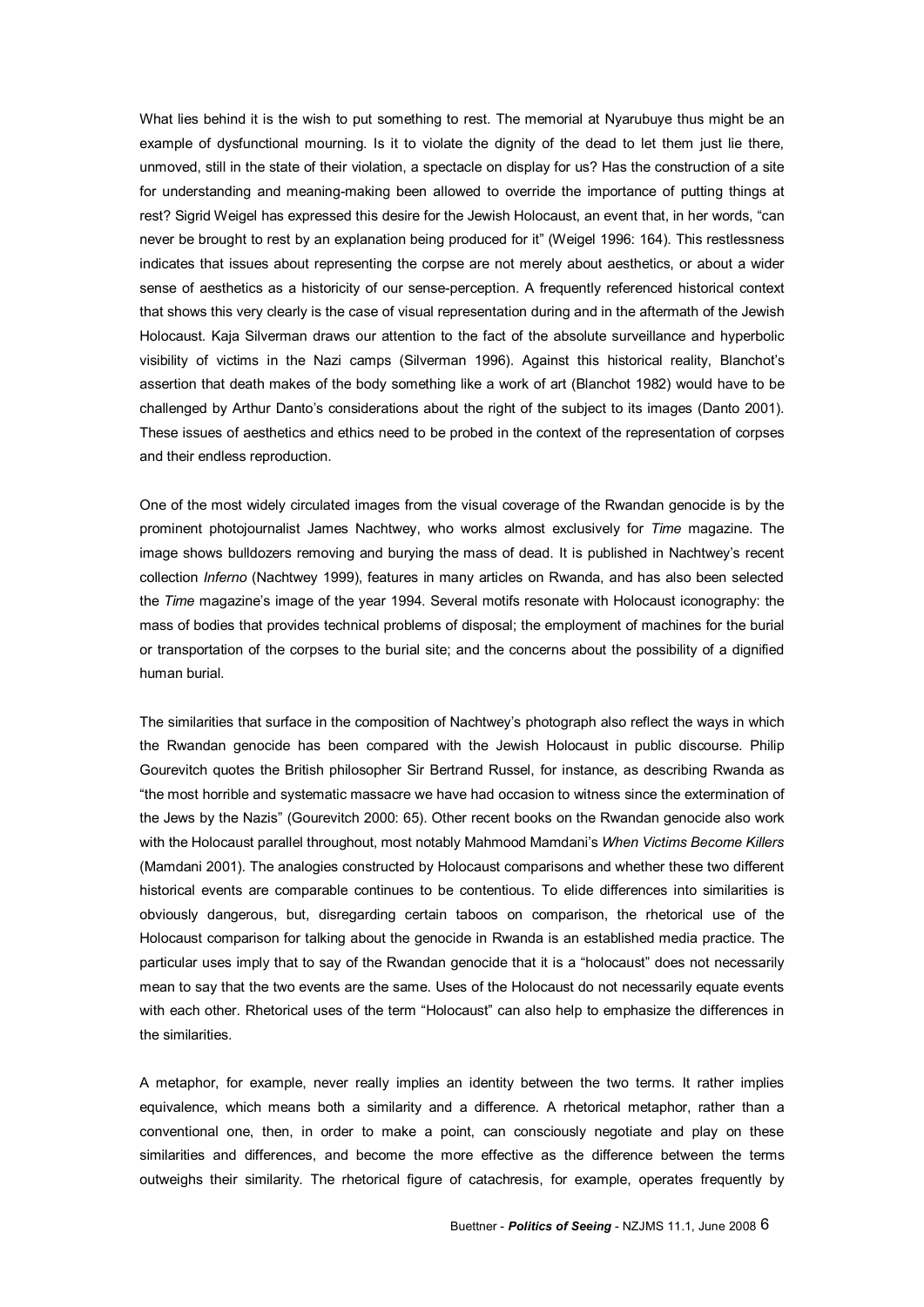metaphor and metonymy and it is interesting to note this figure's initial makeshift character. It comes into play when the usual rhetorical tools do not fit any more. In the case of Rwanda the term "holocaust" comes in whenever words like "massacre" or "civil war" are perceived as "not enough", as not grasping the reality and extremity of the happenings during 1994. Especially in the case of uses of the Holocaust, it is important to prevent the use of catachresis from being conventionalised. Condemning all Holocaust uses as either culturally insensitive, or as an ethically incorrect equation of differences, would paradoxically contribute to a naturalisation of a rhetorical and political tool that relies on its makeshift character and deliberate misuses.

Therefore, the particular contexts within which Holocaust analogies are being deployed and the particular points that are being made need to be looked at. Nachtwey's photograph from the Rwandan genocide depicts and uses as a parallel structure from the Holocaust the problems that arise from the necessity to bury the corpses. Facing innumerable bodies, the main issue becomes whether a dignified burial is possible. While it is not possible to say exactly what point James Nachtwey was seeking to make as a news photographer (and as part of the whole nexus of politics surrounding the events), it can be said that the concern about giving the dead dignity has been and still continues to be one of the main concerns in the aftermath of the Rwandan genocide. The specific uses of this photograph suggest that it has been functionalised as a metonym for the whole event. For example, the image is used in *Time* magazine as the last image of the magazine's whole 1994 coverage of the genocide in Rwanda. As one of the "images of the year 1994" it also comes to stand in for genocidal violence in general, serving as an almost allegorical trope for the extent of the destruction of human life that necessitates the employment of machines in the attempts to cope with it. Thus it evolves into an allegory for ultimate dehumanisation, in the same way as images from the Holocaust of innumerable bodies buried or cleared by bulldozers have been read as the "epitome of dehumanization" (see Hirsch 2001: 229-230).

Notwithstanding the obvious parallel here in how to handle enormous amounts of corpses, it is still necessary to draw attention to the fact that this photograph provides an example of the kind of displacements that occur in the use of Holocaust imagery. Not only does the well-known Holocaust image of bodies being cleared by bulldozers experience a spatial and temporal displacement to Rwanda. The Nachtwey image, used often in covering the Rwandan genocide, also is a displacement. The image is actually from Zaire, where large numbers of the Hutu population fled to after Tutsi rebels gained power, and where the refugee camps themselves turned into one of the worst human tragedies. With this spatial move a displacement on the level of the victims happens, since it is the Hutu refugees that die "en masse" because of both violence and diseases erupting in the camps. Zaire held heavily militarised Hutu Power enclaves, providing refuge for war criminals and perpetrators of the genocide on Tutsis in Rwanda. Towards the end and in the immediate aftermath of the genocide, numerous refugee camps for "internally displaced persons" (IDPs) under the supervision of first the French and then UNAMIR and the UN as well as private international humanitarian agencies, became inextricably entangled in the political complexities in the context of the genocide.

This striking displacement leads me to the supposition that a visual theory, which includes thinking about theory in the context of graphic depictions of corpses, needs to be from the very start about the prohibition of graphic images (*Bildverbot*), and also about the obscene, *ob scena* in its Latin meaning of offstage, the sights to be kept from the view and sight of the audience and onlookers. In the case of Nachtwey's image of "the dead […] being gathered up by bulldozers for mass burial", as its caption in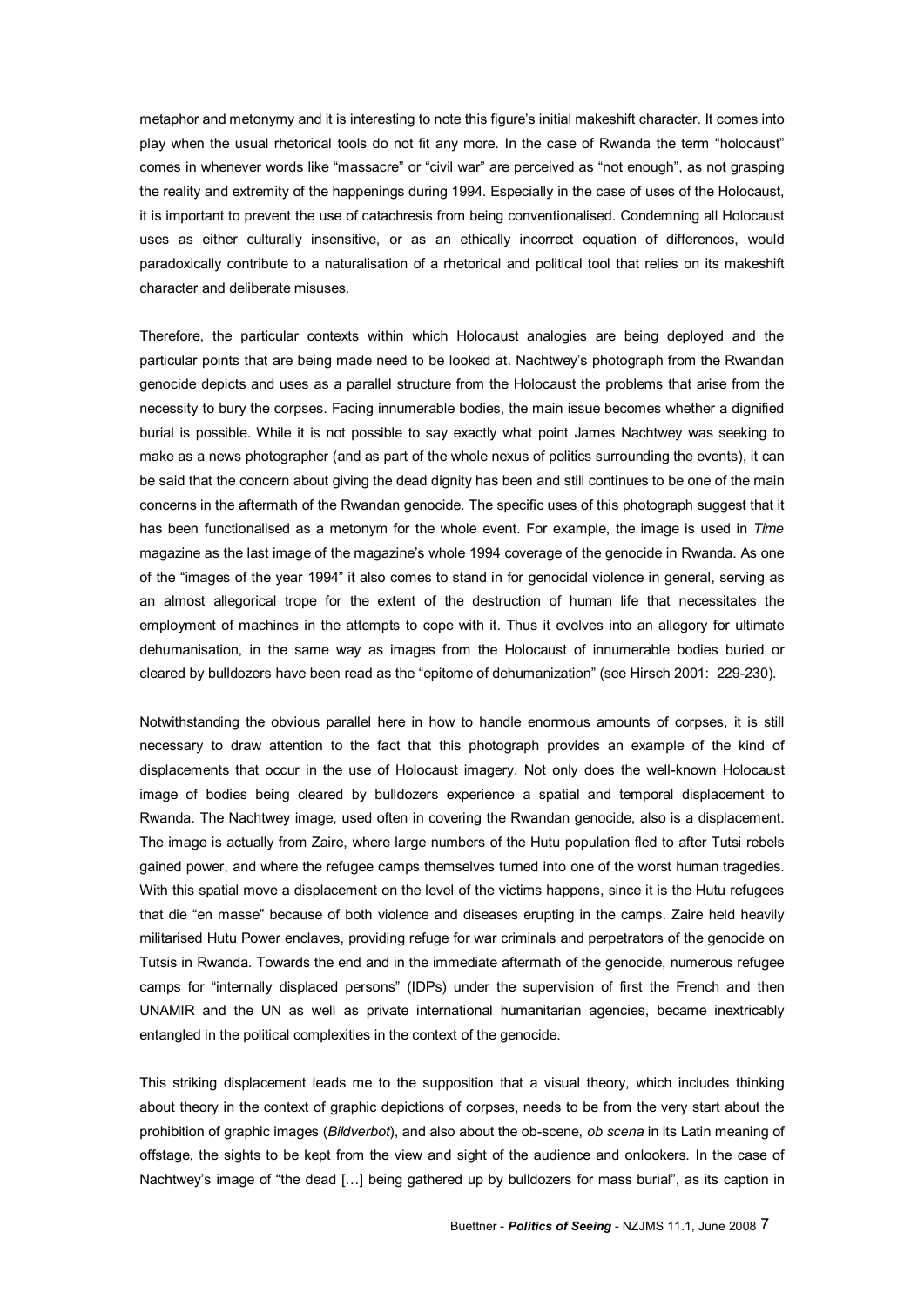*Time* magazine describes it (Time 1995: 48), it is important to note that using this one as "image of the year" and thus giving it a specific role in circulation, furthers the blurring of the deaths at the refugee camps of primarily Hutus, and the deaths from the genocide in Rwanda. International perception of this double tragedy had already focused on the media spectacle of Goma, the most notorious of the refugee camps. Contrary to this hyperbolic visibility, "the genocide in Rwanda", as James Nachtwey rightly observes in introducing his photographs from it, "occurred in almost total obscurity" (285). Such displacements are not just part and parcel of media representations of catastrophe, but are also inherent in the practice of using the Holocaust as a tool to master one's own representations of certain events. Another example is Gourevitch's already-mentioned quotation from Bertrand Russel in his Rwanda book. In order to make his point, Gourevitch either mixes up, or conveniently forgets, that Russel made his Holocaust reference in writing for *Le Monde* on 6 February 1964, and was not talking about the 1994 genocide but rather the killing of Tutsis after the socalled *Inyenzi* (cockroaches) invasion in the aftermath of the 1961/2 elections; Mamdani associates Bertrand Russel with this timeframe repeatedly (Mamdani 1996: 15; Mamdani 2001). All of these issues are crucial for theory on the one hand, and for what might be called the politics of seeing on the other.

The politics of seeing is the dynamic interplay between seeing and not-seeing, looking and not-looking. But the politics of seeing is also the policing of what we can see, "the 'game' of being permitted or not permitted to see, and of casting doubt on what it is that is being seen" (Baker 1993: 217). It thus moves from the level of perception to the level of production. A politics of seeing is thus most closely linked with what theory traditionally has been. In ancient Greece, *theoria* functioned as the mediating (and authorized) instance between the event and its entry into public discourse (Godzich 1986: xiv-xv), the passage from the real event into its representations. This entry of events into public discourse forms the fulcrum of the issues raised here. Because of the social and political consequences, and because any thinking about images needs to account for the negative, the traditions of *Bilderverbot*, the economy of cruel images, and particularly images of the remains of violent acts, as an inevitable part of Debord's all encompassing "society of the spectacle" (Debord 1995) need to be addressed. Any thinking and theorizing about images needs to inhabit the tension and paradox of wanting to see, of not wanting to see, or perhaps not being able to see, because of certain events not having been allowed the passage from event to representation.

Given the extremity of the events that are represented in the images of catastrophe, can we talk about theory, or does theory have to die in the face of so many dead? For Paul de Man there are fundamentally non-theorizable questions, such as for example "good and evil", or "pleasure and pain" (de Man 1986). If there are such non-theorizable questions, are there also fundamentally nontheorizable real events? The events that leave piles of dead bodies as remains and "leftovers" keep on happening. In the face of this endless "production" of corpses, what are the residues for and of theory? This question is of obvious significance when looking at the current global emergence of a catastrophe industry, an industry that is obsessed with human atrocity, natural disasters, or any form of "violence". The "Holocaust industry", as some have called it, or, rather, the Holocaust industries, are part of this wider cultural phenomenon. Thinking about theory in this sense might be important when examining the uses and abuses of the Holocaust imaginary: when considering, for example, the use of Holocaust material to form scripts about how to live in the face of catastrophe and how to respond visually to catastrophe. In this notion of fundamentally non-theorizable questions lies the challenge to theory. But if we cannot theorize these kinds of events, we can at least theorize the mechanisms of their construction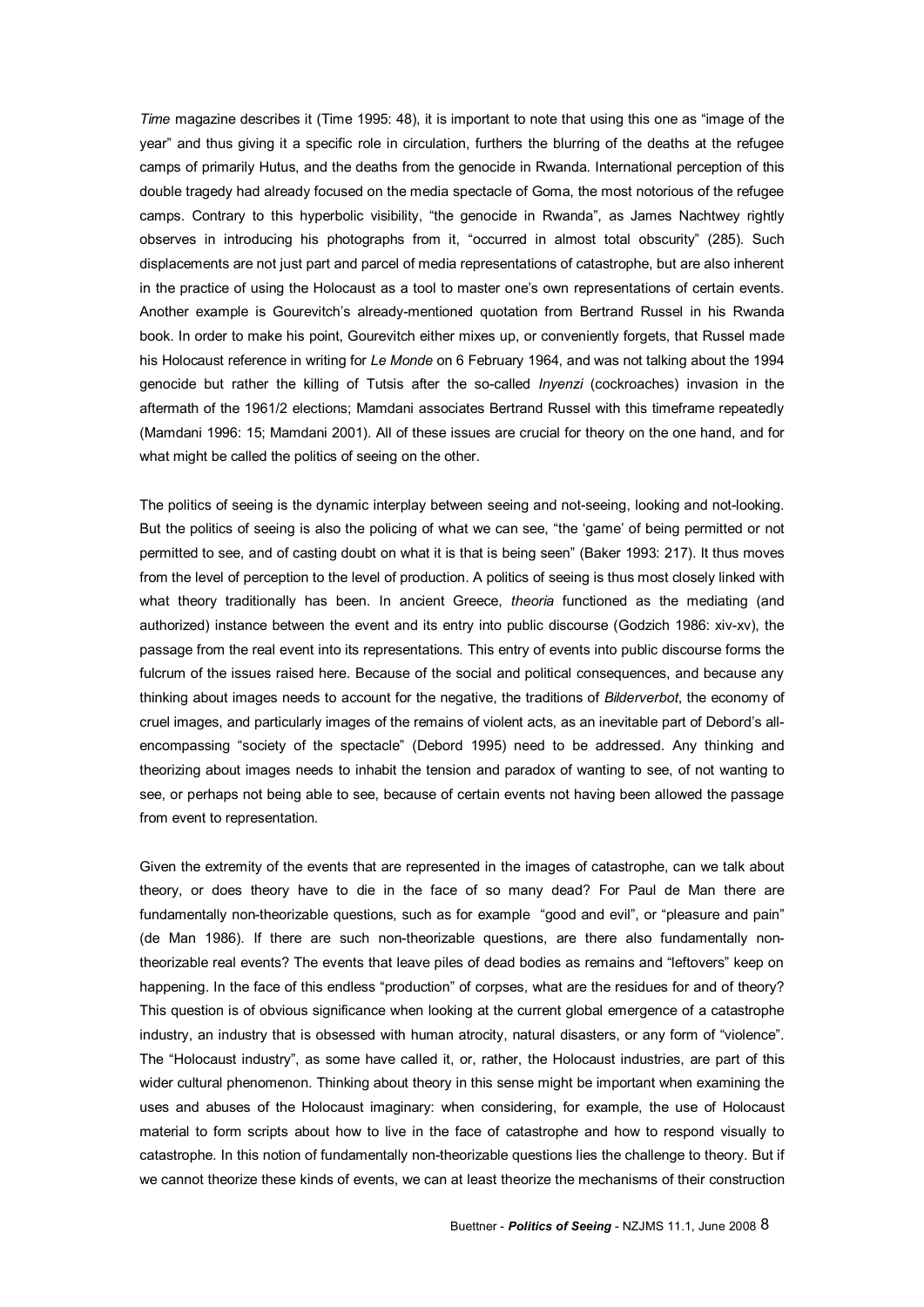for and in public discourse, and consider practices such as the transfer of Holocaust imagery and theory.

The figure of thought constituted by "Holocaust" or "Auschwitz" comes together with contemporary experiences and forms the cultural and critical constellation at work today - "holocaust", "catastrophe", rubble and wreckage in the aftermath have become central figures in cultural production and public discourse. The visual reproductions of the Holocaust - not just for the historical event of the Jewish Holocaust but also for other events - are integral to these constellations and correspondences. The pictures of residue (the piles of bones and corpses) are easily repeatable motifs. Nachtwey's repetition of the well-known image of a British soldier clearing corpses at Bergen-Belsen with earth-moving equipment shows this clearly.

As Barbie Zelizer has pointed out in the context of visualizing atrocities such as the Holocaust, "visualization works best when it plays to the schematic, iconic, and simplistic features of a representation". She goes on to claim that we know that much, but that we do not know yet "the ways in which those dimensions facilitate our understanding of real-life events in certain ways and not in others" (Zelizer 2001: 1). If this is true in the uses of Holocaust visuals for its own referent, it is even more so when Holocaust visuals are appropriated for other events. The visual record of the Holocaust is already patterned and repetitive:

> Photos of Bergen-Belsen faded into depictions from Buchenwald or Dachau, as photographers with varying levels of expertise, experience, and authority took fundamentally similar shots of fundamentally similar scenes. Stick-like figures, gaping mounds of human bodies, stark death machinery […] (Zelizer 248).

But when the photos of the camps of Nazi atrocity not only fade into each other but also into the depictions from, for example, Rwanda we can see how images become powerful tools to translate historical events into representations that are produced for consumption within the global catastrophe industry.

By their circulation and repetition, images become more than mere depictions or illustrations of events; tracing certain powerful images and their motifs in their reproductions and their recontextualizations shows that they become intertextual and visualize certain tropes and figures. As the examples show, these tropes help to construct and define contemporary events and express the main concerns and interests at play.

The experience of the Nazi genocide has influenced international developments, especially in law, for example the UN Declaration of Human Rights, the genocide convention, and the new International Criminal Court. The examples clearly show the breadth of the cultural and political dimensions of the use of a Holocaust frame. Reading and seeing events through the lens of the Holocaust can change them, their interpretations, constructions, and significance; hence the need for a careful analysis of the possible import of a "Holocaust genre" for newsmaking, politics, law, ethics or other spheres. The examples show that the transfer of Holocaust material does not necessarily create a simplistic equation of events. Rather, it picks out and elaborates on single aspects in order to make a strong point. These points embody and materialize the stakes and interests, concerns and definitions of the problem, and therefore can give valuable insight into the construction of events and their mediation between reality and representation, showing how an understanding of them is constructed and acknowledged through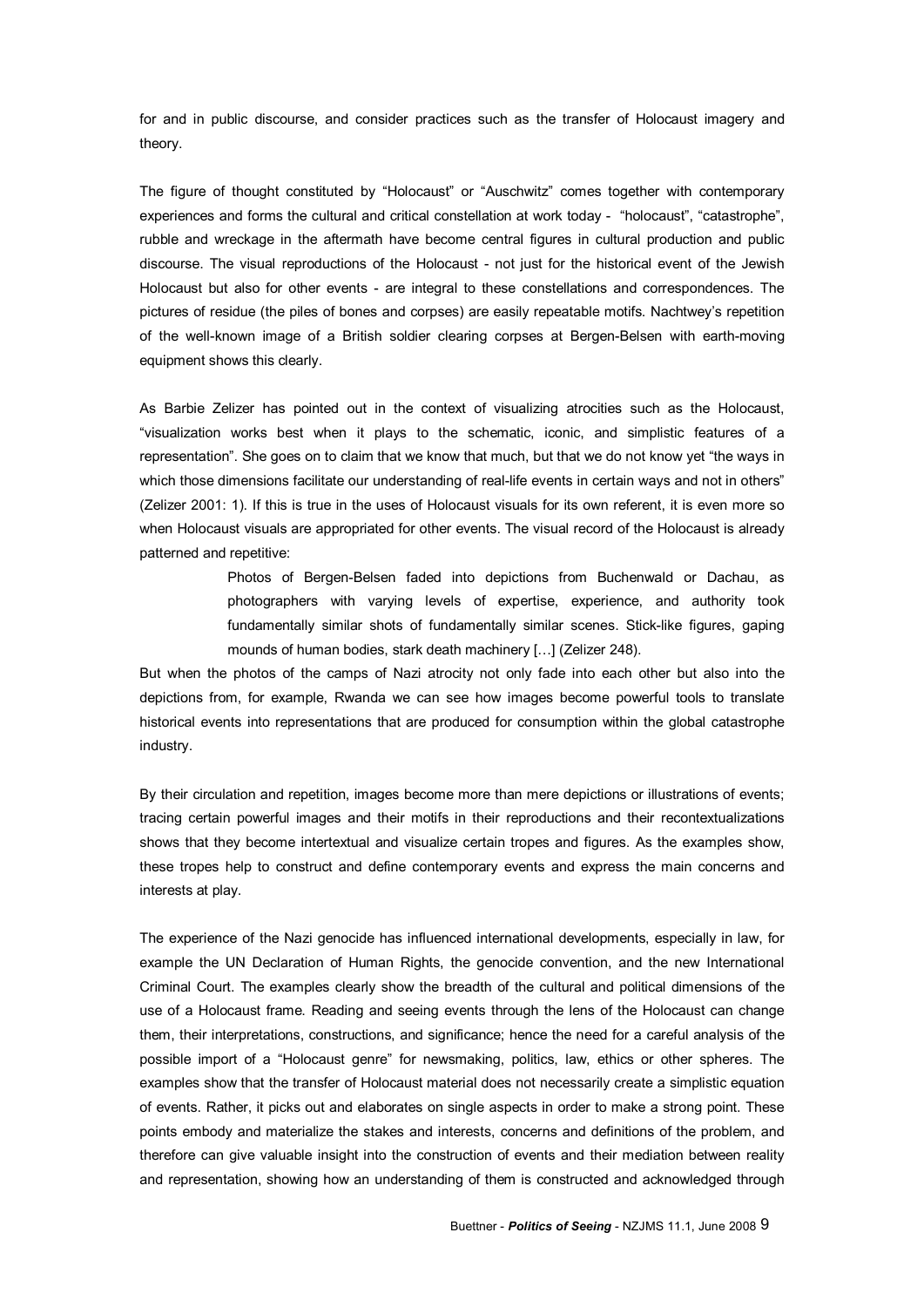the media and other cultural institutions, such as governments. Looking at Holocaust conscriptions in detail can therefore be useful as a means of understanding the primary definition of topics and events for their subsequent discussion in the public sphere.

The uses of Holocaust imagery as a template are more than just unspecific signifiers of horror. Attributing various phenomena with the all-purpose label Holocaust, then, is to ascribe them with the sign "Holocaust" in the attempt to signify - which is also an attempt to arrive at some sort of understanding and explanation - and to translate the event into some sort of language, visual or textual. Such a practice, however, poses an array of political and social problems. The most obvious issues raised by the pragmatics of a Holocaust representation and its transfer lie in the tension between this cultural phenomenon and the single events that spark it, in the dialectic between real events and their representations. As Philip Gourevitch expressed it in the case of the Rwandan genocide, "a precise memory of the offense is necessary to understand its legacy" (19). But this notion of a "precise memory" is problematic: it is a memory that will always be mediated and constructed by the genres through which its representation happens. And how are we to distinguish between representations and their objects? Also the need and desire to "understand" the legacy of a catastrophe hints at how entangled the possibilities of signification and representation are. Given the vexed problems the remainder of the body presents to theory, epistemology, politics, and many other fields within societies, the move between reality, i.e. event, and representation - and the media and tools that facilitate this move - are of vital social importance. This is a move, as well, between subject and object, which happens when living beings are turned into physical objects by death, into remains but open to disappearance at the same time. Issues as complex and difficult as this dialectic between remainder and disappearance, or the question about the different forms of annihilation and remainder, hint at the importance of thinking about the politics of Holocaust templates. The real dangers of a transfer of Holocaust theory and imagery lie not so much in the often lamented dangers of trivializing the Jewish Holocaust than in what is at stake regarding an aesthetics that utilizes the Holocaust. The main concern is not how we can imagine the unimaginable, but rather the ethical and political questions of what actually becomes reproduced and initiated with the uses of the Holocaust.

### **"No one enjoys living among corpses" – aftermaths and the afterlife of images**

Images of residue in the aftermath revolve around certain motifs. Piles of victims' objects, countless bones and corpses, as we know them as icons from the Holocaust resonate like a haunting spectre in the pictures we now see from so many contemporary events. As Gourevitch put it, images can revisit us, "remembered or imagined from various paintings or movies" (301), they have an afterlife. Representations and pictures of catastrophe are to some extent always afterimages, produced in the aftermath of events. Theory, the systematics of looking, is also a part and a symptom of the "after". This is why the relation between theory and representation - the possibility, or impossibility, of knowing about the world by "describing" it - is so complex. Uses of the Holocaust, and of Holocaust theory as something that can give us instruction as how to signify extreme events, provide examples of this fraught relationship. When faced with piles of corpses, theory, caught up in these constellations, is yet another representation, producing (and reproducing) further images in the process of translating the experience of catastrophe.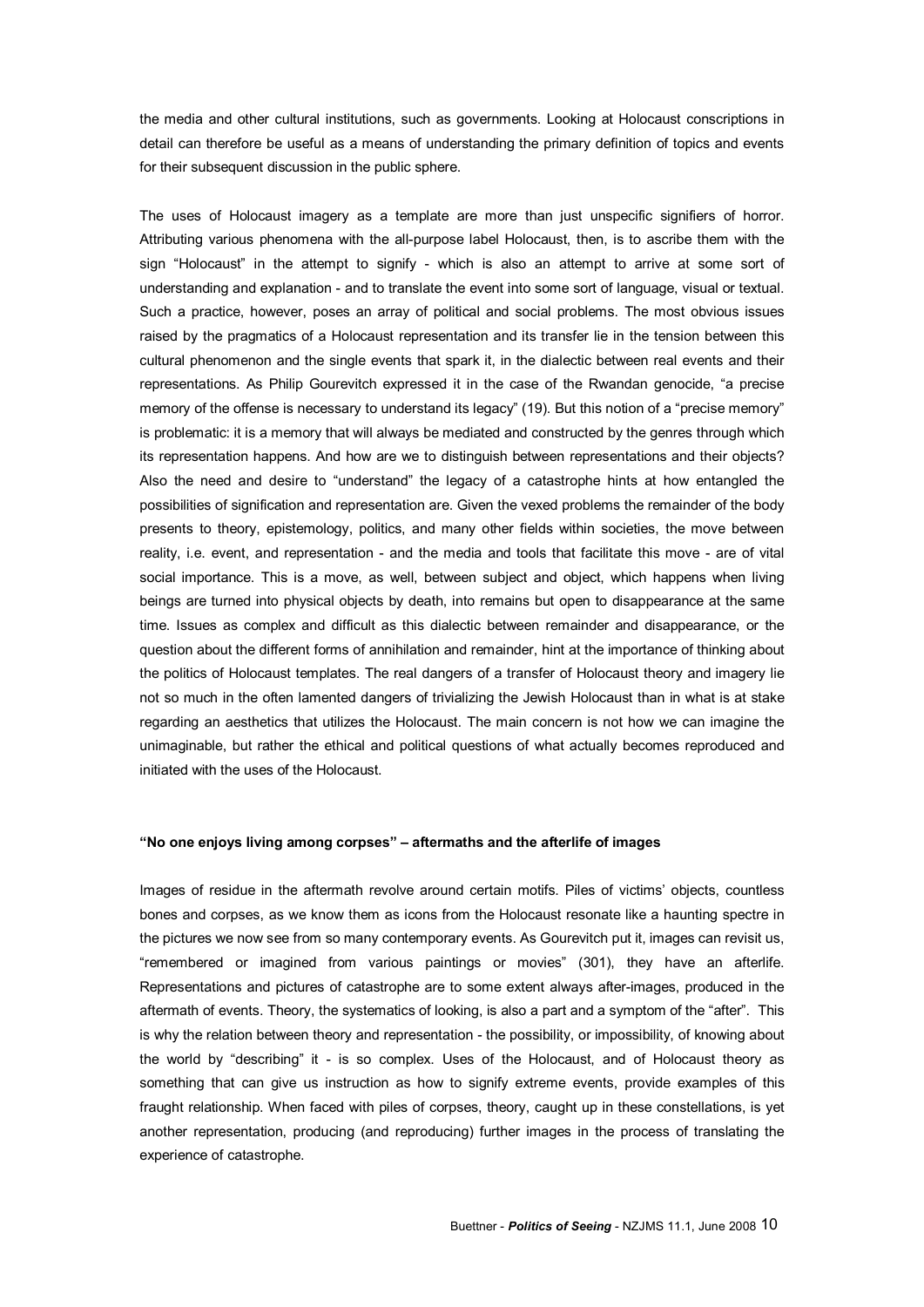Holocaust uses occur across languages and across media sectors, across different fields of cultural and political activity. Hence they appear across different zones of discourse: in academic or theoretical as well as in journalistic accounts, in "popular" as well as in "high" culture. The move between real event and representation poses the main challenge when talking about the representation of catastrophic events whose materiality is all too clear because of their volatility and excess. There is no semiotically unmediated existence, and thus the question about which discourse to interrogate, address or rely upon, is a vexed one. In the social concern about the remainder of the dead body, and in the face of catastrophe the realms of discourse more often than not blur. What is at stake is the importance of certain discourses for the social imaginary. Some have greater, or more immediate, impact than others. "Theory" as a practice of looking and observing negotiates the modes of mediation between various discourses, especially the mediation between the journalistic and theoretical fields of discourse.

Wlad Godzich, Hans-Georg Gadamer and Jürgen Habermas all remember the origin of *theoria* in the Greek verb for looking, surveying and contemplating. They also remember its origin in the Greek noun, as Martin Jay writes about Habermas's *Knowledge and Human Interests* "for a collection of representatives who function as the authoritative witnesses for public events and sacred occurrences" (Jay 1998a: 26). Theory, Jay reflects on Habermas, is thus grounded in the power relations of those who practice it. Godzich and Habermas both focus strongly on this aspect. In *Truth and Method*, however, Gadamer adds yet another element to this political practice and places even more emphasis on the role of the observer in the act of looking, of "doing" theory by – paradoxically - emphasising the importance of the object of the gaze of the onlooker. *Theoria*, for him, is to participate in what is being seen. It is therefore not only active but also passive—a passive suffering and experiencing (*Erleiden*), *pathos* in Greek. This *pathos* Gadamer describes as the state of being absolutely lost in the act of looking. In this way, *theoria* is a hermeneutic tool for gaining access to what is seen or contemplated, a way towards understanding or knowledge (Gadamer 1990: 129-130). Theory, in this sense, is very different from the more modern understanding of theory as a means to construct a totalising explanation of experiences, a fact Gadamer draws attention to later in his book (458-459).

The semantic history of the term "theory" has experienced many shifts. While for Godzich theory's function is to force "its expression […] into the public realm" (Godzich 1986: xv), for Habermas it also is the collection of representatives who have the authority to enter what they have witnessed into the public realm. For Gadamer, however, theory is the events themselves that provide a means for understanding them by being the object of an act of surveying and onlooking. Why then the need to think about theory to understand the issues raised in this paper, to understand these events, as well as the representational practice of showing contemporary "catastrophes" by applying Holocaust images, through theory? With Gadamer a possible answer is because theory, in the sense of the older Greek concept, is part not only of events but also of their representations. Theory is thus part of the attempt to make sense of events and how we then act about them or support certain actions by public opinion; something highly important in a world of international politics. Gadamer's thoughts about theory as participation can cast a different angle on the desire for closeness implied by our consumption of images of corpses and other remains in the aftermath of catastrophic events. Donna Haraway (1988) has described theory as a practice of linkage, the establishing and grouping of comparative phenomena. But what do we actually "see" when we see images from Rwanda or from other events, through the lens of another event? If we look at representations of these events produced with the Jewish Holocaust as a template, do we participate in them and facilitate an understanding and a coming to terms with them, or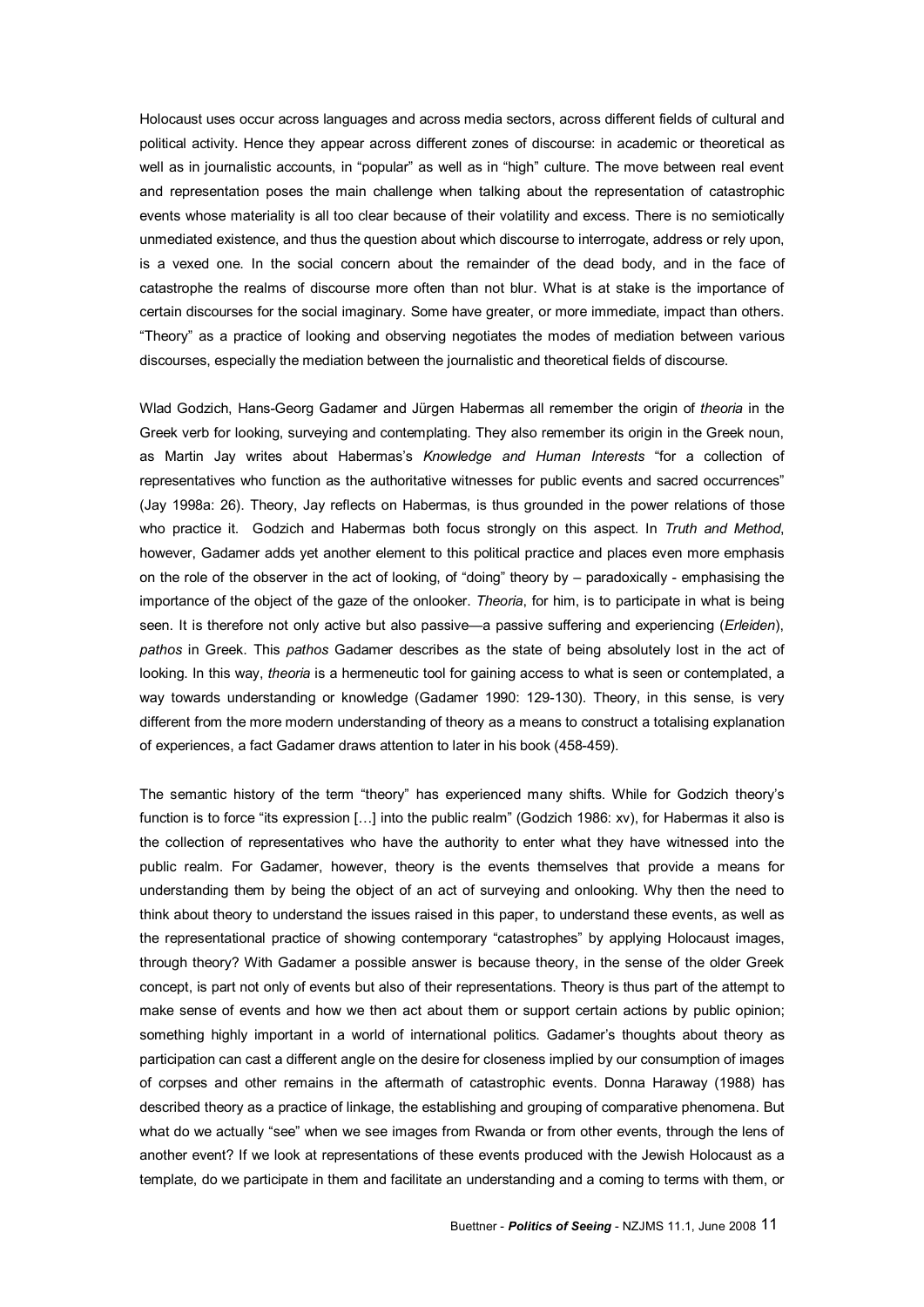do we rather construct yet new understandings of the Jewish Holocaust? In order to keep thinking about these issues, we need to think not merely "through" theory but also about theory.

"No one enjoys living among corpses", the Protestant theologian Friedrich Gogarten once wrote in the context of the caesura caused by World War I. Since this is the obvious case, it would be easier to forget about them altogether, along with the circumstances that "produce" them (Gogarten 1968: 279). But we are still confronted with corpses by continuing wars and other acts of violence. The fascination with piles of corpses characterizes large parts of our cultural landscape, and the role of corpses as remains in public discourse and cultural critique urgently needs to be addressed. The question remains: how exactly are we looking at images of the residue; at representations of catastrophe as recordings, proof or explanation; at corpses as bodies of evidence in the most literal sense?

#### **Bibliography**

Adorno T (1974) *Minima Moralia: Reflections from aDamaged Life* Verso London

Agamben G (1998) *Homo Sacer: Sovereign Power and Bare Life* Stanford University Press Stanford

Appadurai A (1996) *Modernity at Large Cultural Dimensions of Globalization* University of Minnesota Press Minneapolis

Baker S (1993) P*icturing the Beast: Animals, Identity and Representation* Manchester University Press Manchester

Blanchot M (1982) *The Space of Literature* University of Nebraska Press Lincoln

Brink C (1998) *Ikonen der Vernichtung: Öffentlicher Gebrauch von Fotografien aus nationalsozialistischen Konzentrationslagern nach 1945* Akademie Verlag Berlin

Butler J (2000) *Antigone's Claim: Kinship Between Life & Death* Columbia University Press New York

Cole T (1999) *Selling the Holocaust: From Auschwitz to Schindler* Routledge London

Danto A (2001) 'The Naked Truth' in Levinson J (ed) *Aesthetics and Ethics: Essays at the Intersection*

257-82 Cambridge University Press Cambridge

de Man P (1986) *The Resistance to Theory* University of Minnesota Press Minneapolis

Debord G (1995) *The Society of the Spectacle* Zone Books New York

Descombes V (1989) 'The Quandaries of the Referent' in Kavanagh T (ed) *The Limits of Theory* 5175 Stanford University Press Stanford

Finkelstein N (2000) *The Holocaust Industry: Reflections on the Exploitation of Jewish Suffering* Verso London

Friedlander S (1992) (ed) *Probing the Limits of Representation: Nazism and the "Final Solution"* Harvard University Press Cambridge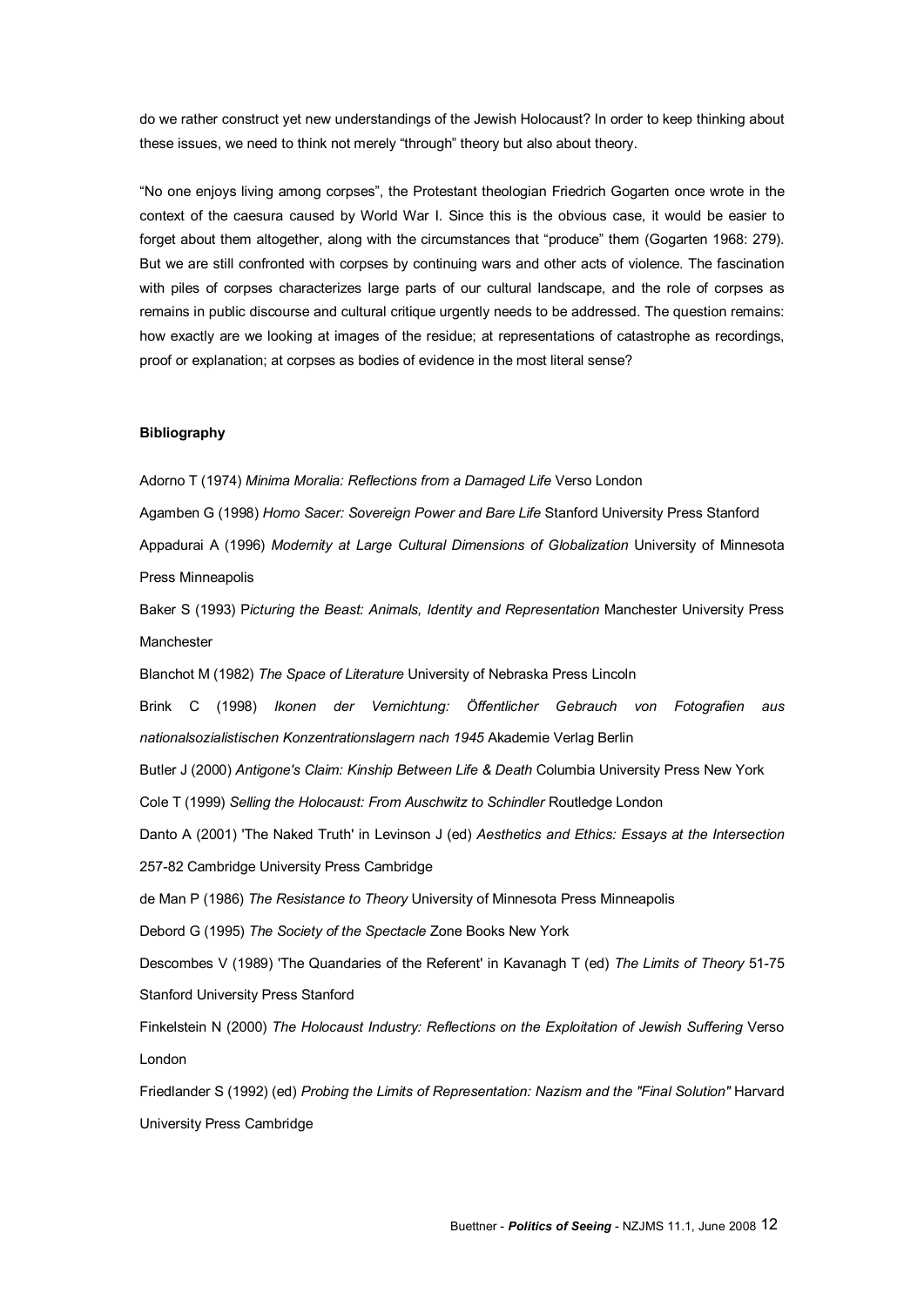Gadamer H (1990) *Wahrheit und Methode: Grundzüge einer philosophischen Hermeneutik* J.C.B. Mohr **Tubingen** 

Godzich W (1986) 'Foreword: the Tiger on the Paper Mat' in de Man P *Resistance to Theory* ixxviii University of Minnesota Press Minneapolis

Gogarten F (1968) 'Between the Times' in Robinson J (ed) *The Beginnings of Dialectic Theology* John Knox Press Richmond

Gourevitch P (2000) *We Wish to Inform You That Tomorrow We Will Be Killed with Our Families: Stories from Rwanda* Picador London

Habermas J (1973) *Erkenntnis und Interesse* Suhrkamp Frankfurt

Hall S etal (1978) *Policing the Crisis: Mugging, the State, and Law and Order* Macmillan Education London

Haraway D (1988) 'Situated Knowledges: The Science Question in Feminism and the Privilege of Partial Perspective' Feminist Studies 14.3 575 - 601

Hegel G (1970) *Phänomenologie des Geistes. Werke 3* Suhrkamp Verlag Frankfurt

Hirsch M (2001) 'Surviving Images: Holocaust Photographs and the Work of Postmemory' in Zelizer B

(ed) *Visual Culture and the Holocaust* 21546 Rutgers University Press New Jersey

Huyssen A (1995) *Twilight Memories: Marking Time in a Culture of Amnesia* Routledge New York

Jay M (1993) *Downcast Eyes: The Denigration of Vision in Twentieth-century French Thought* Berkeley University Press Berkeley

Jay M (1998a) *Cultural Semantics* Athlone Press London

Jay M (1998b) 'For Theory' in *Cultural Semantics: Keywords of Our Time* 1530 Athlone Press London

Jay M (1998c) 'Scopic Regimes of Modernity' in Mirzoeff N (ed) V*isual Culture Reader* 669 Routledge London

Lacan J (1992) *The Seminar of Jacques Lacan, Book VII: The Ethics of Psychoanalysis 1959 60* Norton New York

Lakoff G and Johnson M (1980) *Metaphors We Live By* University of Chicago Press Chicago

Lyotard J (1988) *The Differend: Phrases in Dispute* University of Minnesota Press Minneapolis

Maguarella Pn (2001) *Justice in Africa: Rwanda's Genocide, its Courts, and the UN Criminal Tribunal* Ashgrove London

Manchester W (1989) *In Our Time: The World as Seen by Magnum Photographers*. The American Federation of Arts in association with W.W. Norton & Company New York

Mamdani M (1996) 'From Conquest to Consent as the Basis of State Formation: Reflections on Rwanda' **New Left Review 216 3-36**